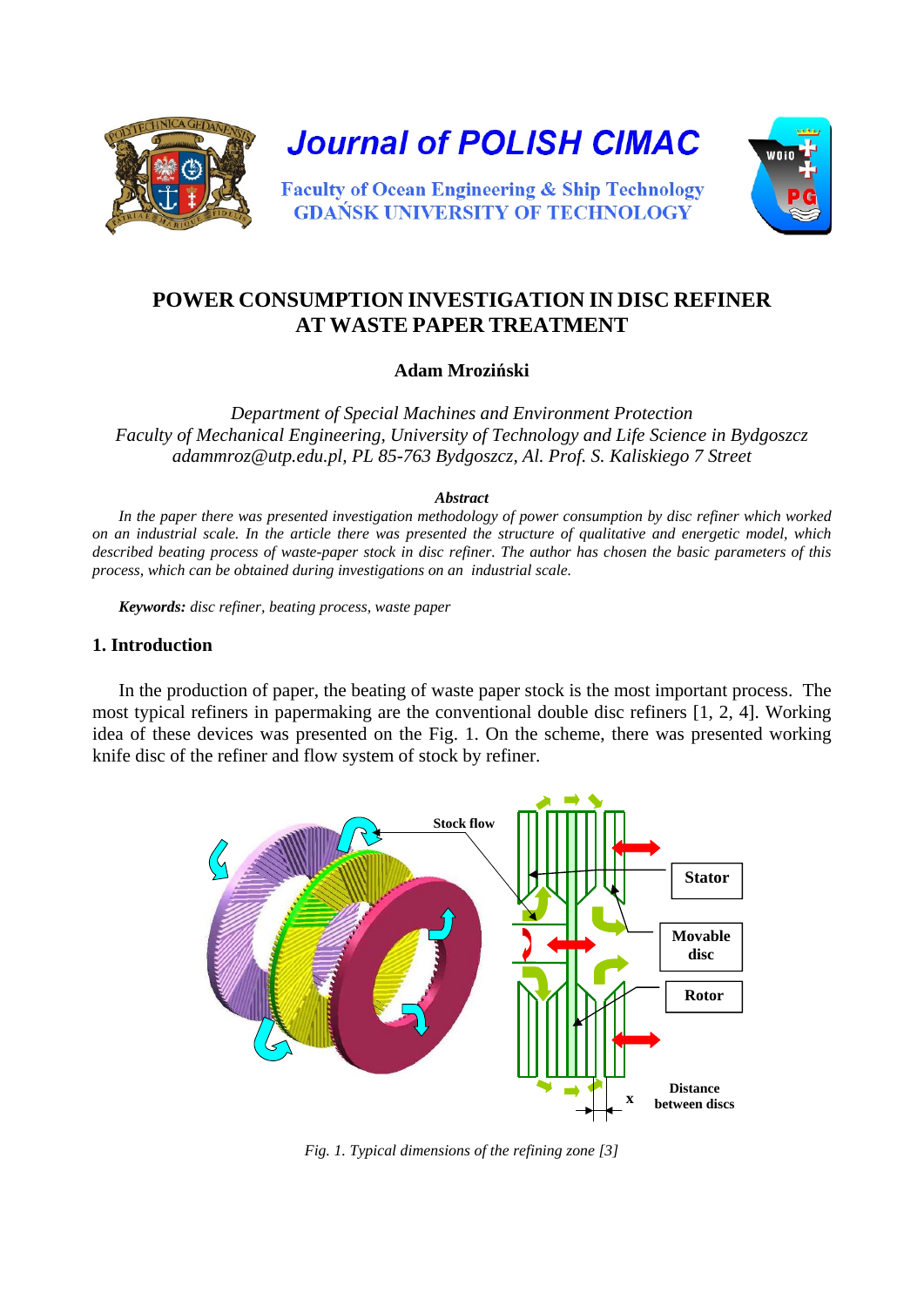Modern industrial disc refiners are based mainly on a narrow gape treatment of the paper making fibers. In order to achieve the desirable refining effects in waste paper refining the gape between the rotor and stator bars varies in the range  $10-400 \mu m$  (fig. 2). The average gape of  $100$ m corresponds to the thickness of 2-5 swollen fibers or 10-20 collapsed fibers.



*Fig. 2. Typical dimensions of the refining zone [1, 2]* 

Beating process, like in any other complex technological process, depends on many factors which we can divide into construction and system factors (connected with beating system and with its equipment) and technological factors. To the first group of factors belong: using refining system (periodic, continuous), number of refining devices and their division into units (refining, proper beating, post refining), system of refiners connections and chests and characteristics of the used devices (kind, type, rotary speed, refining elements etc). We cannot change these factors during the exploitation of refiner or these changes would be complicated in practical realization.

Into the most essential parameters of the second group (technological) we can accept [1, 3, 6]:

- properties of waste paper stock before refining,
- flow intensity by refiner,
- distance between disc,
- stock consistency,
- stock temperature.

In this article, technological factors connected with the work of single disc refiner were described. The author undertook an attempt to build a qualitative and energetic model. This model will describe the treatment of waste paper stock in a disc refiner. Below there is presented the description of most factors affecting the refining process.

#### **2. Identification of beating process parameters**

The beating of waste paper stock is a complex process. The most important variables were shown diagrammatically in Fig. 3. In this scheme there are presented factors, which influence the beating process in disc refiners. As one can see, it is necessary to introduce indispensable simplifications to the practical description of qualitative and energetic model of beating process.

In Fig. 4 there were specified only these variables which most often change during waste paper treatment in disc refiners. Additional reductions result from stand test in an industrial scale.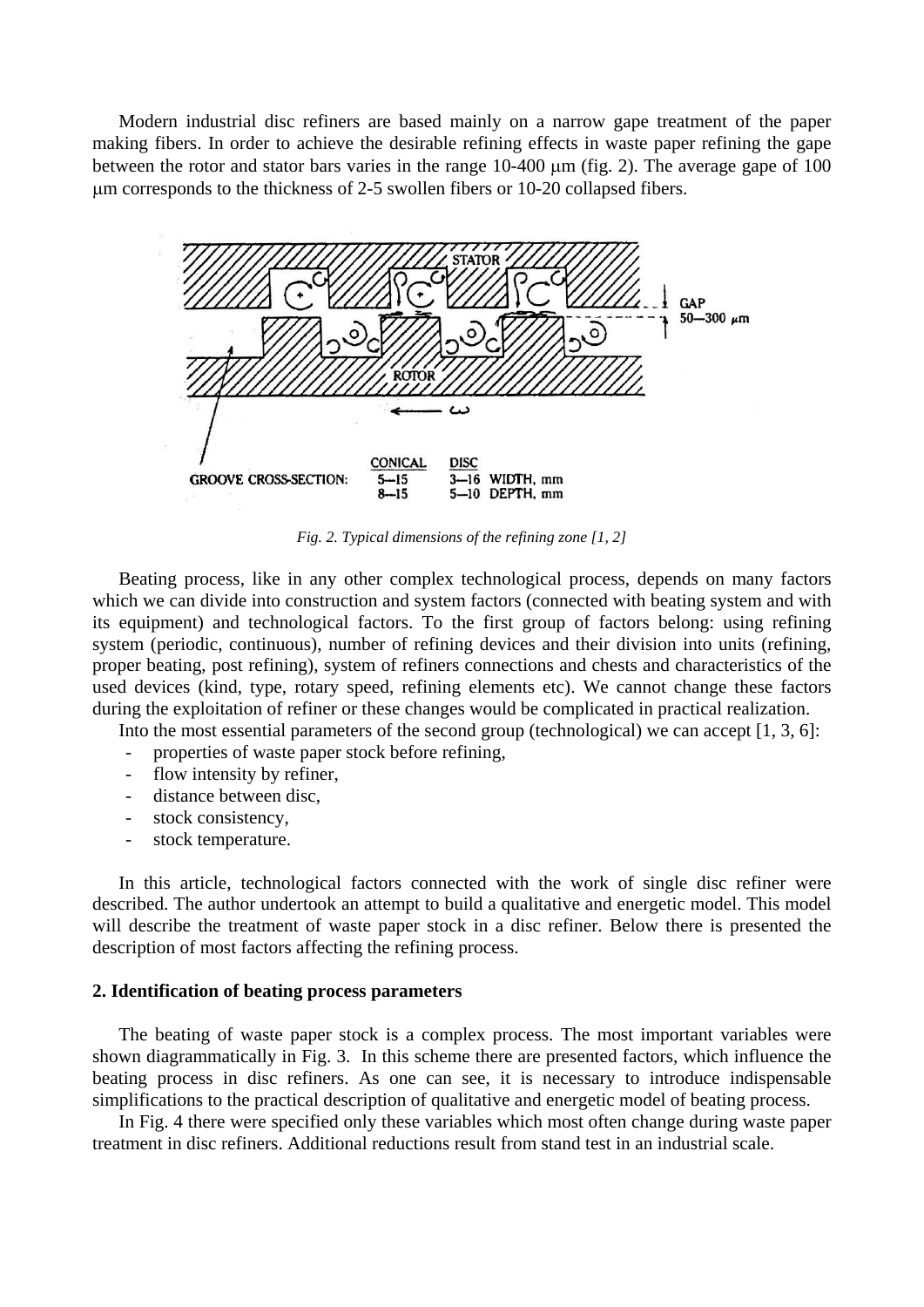

*Fig. 3. Qualitative model for the refining process - The most important variables [1, 2, 3]* 



*Fig 4. Investigated disc refiner with fundamental variables [3, 6, 7]* 

## **3. Description of machine model – disc refiner as paper stock treatment system and distribution of total power**

In Fig. 5 there was presented the model of machine identification as treatment system of waste paper stock and energy. In this scheme the machine was presented as the object of investigations. In this figure there are two inputs: 1) delivered total energy  $N_c$ , volume of which depends in this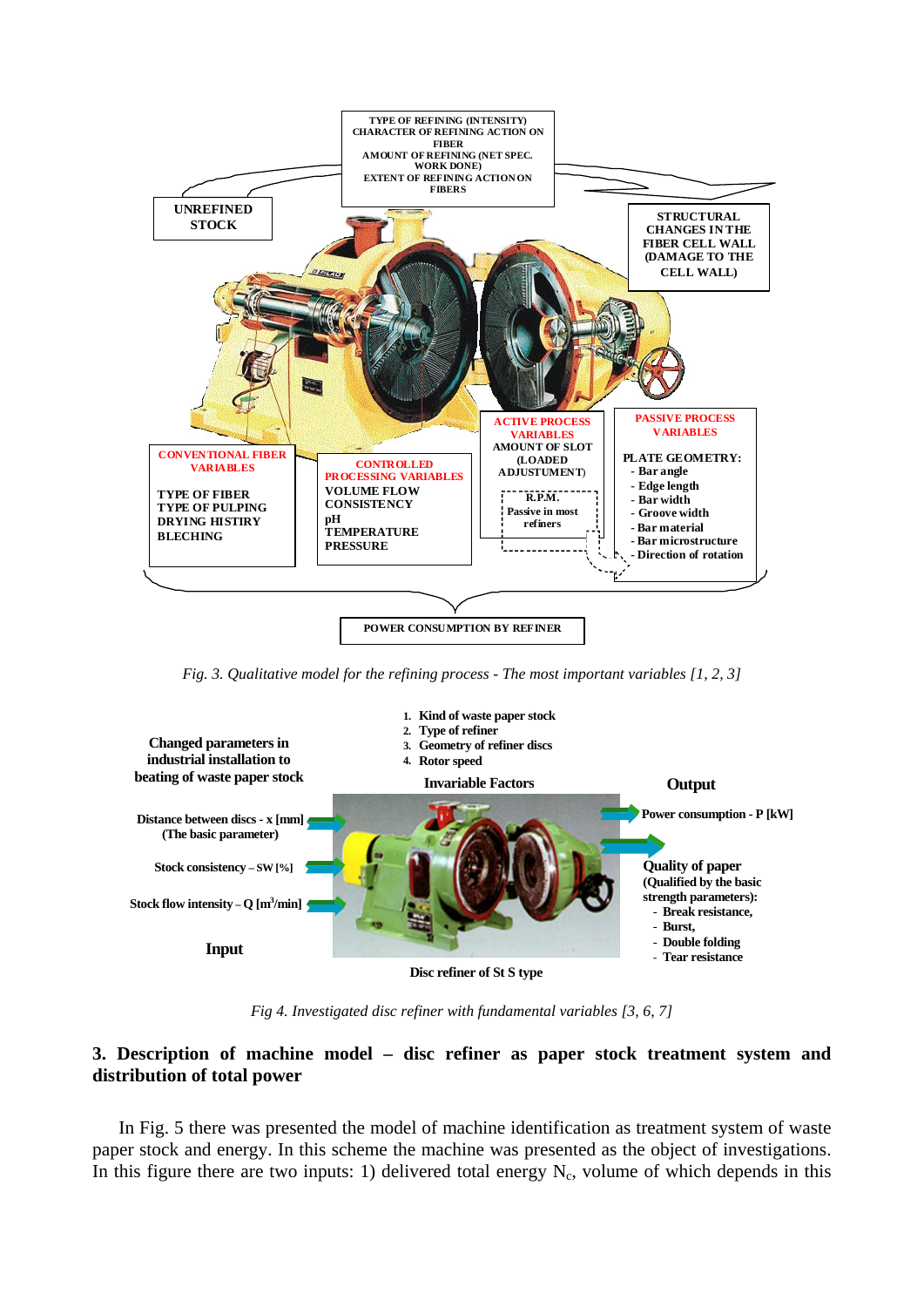system on slot-gape size; 2) waste paper stock, which has definite properties. At the exit there are symptoms in the form of obtained efficiency of the process, quality of obtained stock and energy consumed on the processes connected with refining. Additionally, in this scheme there were illustrated thermal losses and other processes which we can observe in the refiner: vibrations and noise. The other processes will be used during the verification of the phenomena and changes which take place during refining (slot size correlation with noise and strength properties).

Description of parameters which we can see on the Fig 5:

x - Gape (slot size) - variable - distance between discs;

 $M_w$  - Semi-finished product: waste paper stock led to the refiner (its parameters: flow intensity and quality are constants);

 $M_{\text{wv}}$  - Stock which had specified characterization (parameters before the refiner) transformed in the refiner. Parameters before the refiner affecting the received paper - quality J;

 $S_c$  - Losses of refining thermal process - negligibly small;

J - Quality of paper which is verified by selected strength parameters of the received paper.



*Fig. 5. Model of machine identification as treatment system of waste paper stock and energy [3, 4]* 

Process powers were qualified by theoretical analyses of the refining process [4, 5]. These powers are as follows:

 $N_c$  - Total power consumption which depends on  $x -$  distance between disc, refiner construction and stock kind. This power is measured on engine shaft which drives the refiner;

 $N_i$  - Power consumed on idle run without stock, for slot size greater than 0.2 mm;

 $N_{ir} = N_i + N_r$  - Power consumed on refining with power consumed on idle run (with stock), for slot size  $x > 0.2$  mm;

 $N_r = (N_i + N_r) - N_i$  - Power consumed on refining,  $N_{ir} - N_i = N_r$ ;

Nm - Power consumed on beating;

 $N_t$  - Power consumed on fibers cutting;

 $N_e$  - Power consumed on metallic friction (friction between frontal surfaces of knives);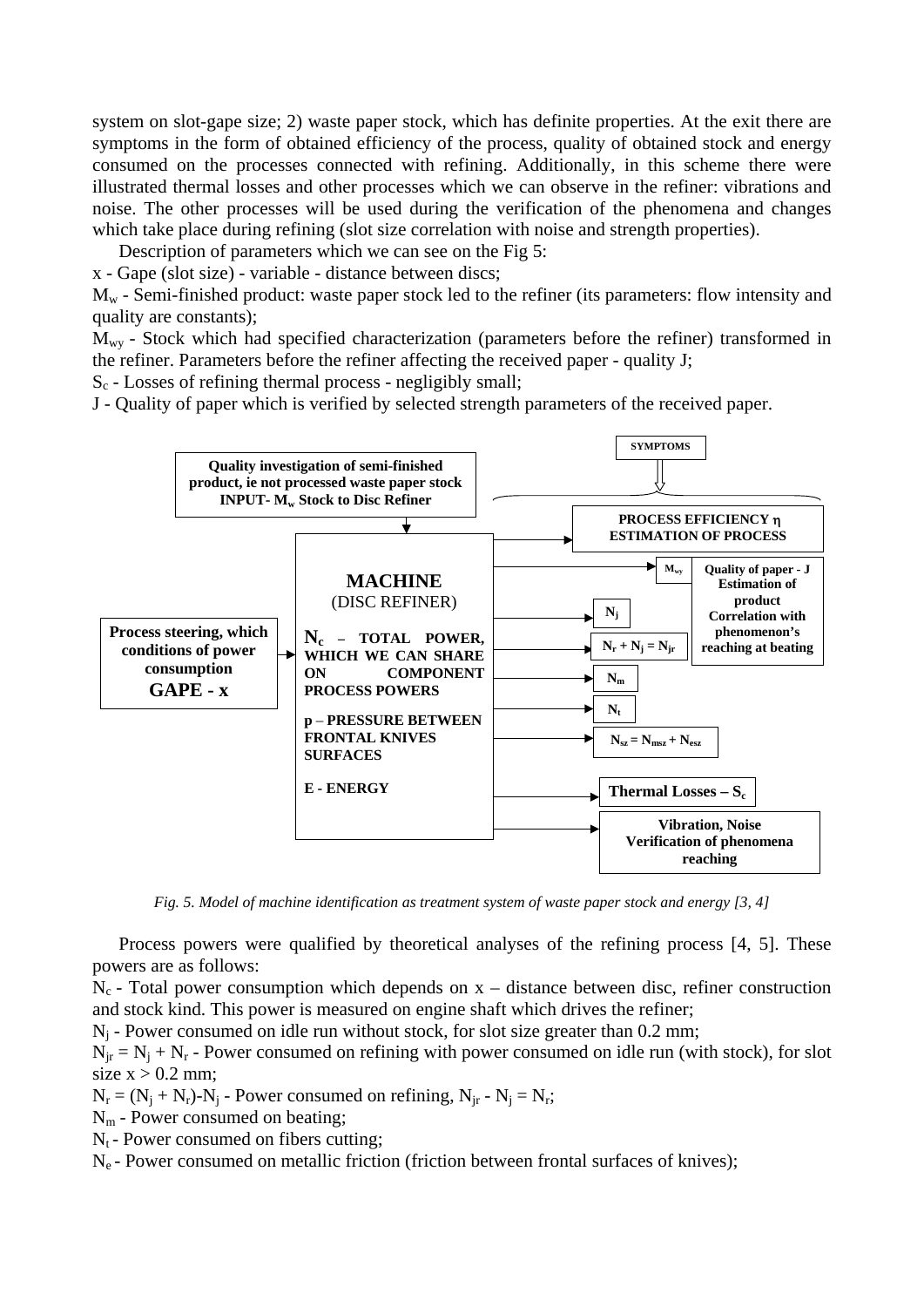$N_{sz}$  - Power consumed on mixed friction (mixed friction consist of metallic friction and friction which is connected with beating process):  $N_{sz} = N_{msz} + N_{esz}$ ;

N<sub>msz</sub> - Power consumed on beating which is a part of power consumed on mixed friction;

N<sub>esz</sub> - Power consumed on metallic friction which is a part of power consumed on mixed friction.

Accepted distribution of process powers in relation to the slot size x was presented in Fig. 6. This figure is an example chart obtained during investigations. On the base of investigations, there were obtained curves A-B-C-D-E (for different dryness). The other curves (refining, proper beating, cutting, metallic and mixed friction) were obtained on the basis of mathematical analysis. The character of these powers' changes was described in earlier works [3, 4, 5, 6].



*Fig. 6. Chart of total power consumption (A-B-C-D-E-H) in function of distance between discs for disc refiner with regard of proposed composition process powers distribution* 

#### **4. Conclusion**

This paper is an attempt to build qualitative and energetic model of disc refiner work for the distance between discs as a main variable. In the paper there was described the procedure of determining the methodology of investigations. Adjustment gape is most essential from the point of view of quality of obtained paper stock and volume of power consumption by the refiner. In the gape function there was also carried out the description and analysis of process powers which can be defined during the beating of waste paper stock.

### **References**

[1] Hietanen S., Ebeling K., *Fundamental aspects of the refining process*, Paperi ja Puu – Paper and Timber, Vol. 72, No 2, 1990, p. 158-170.